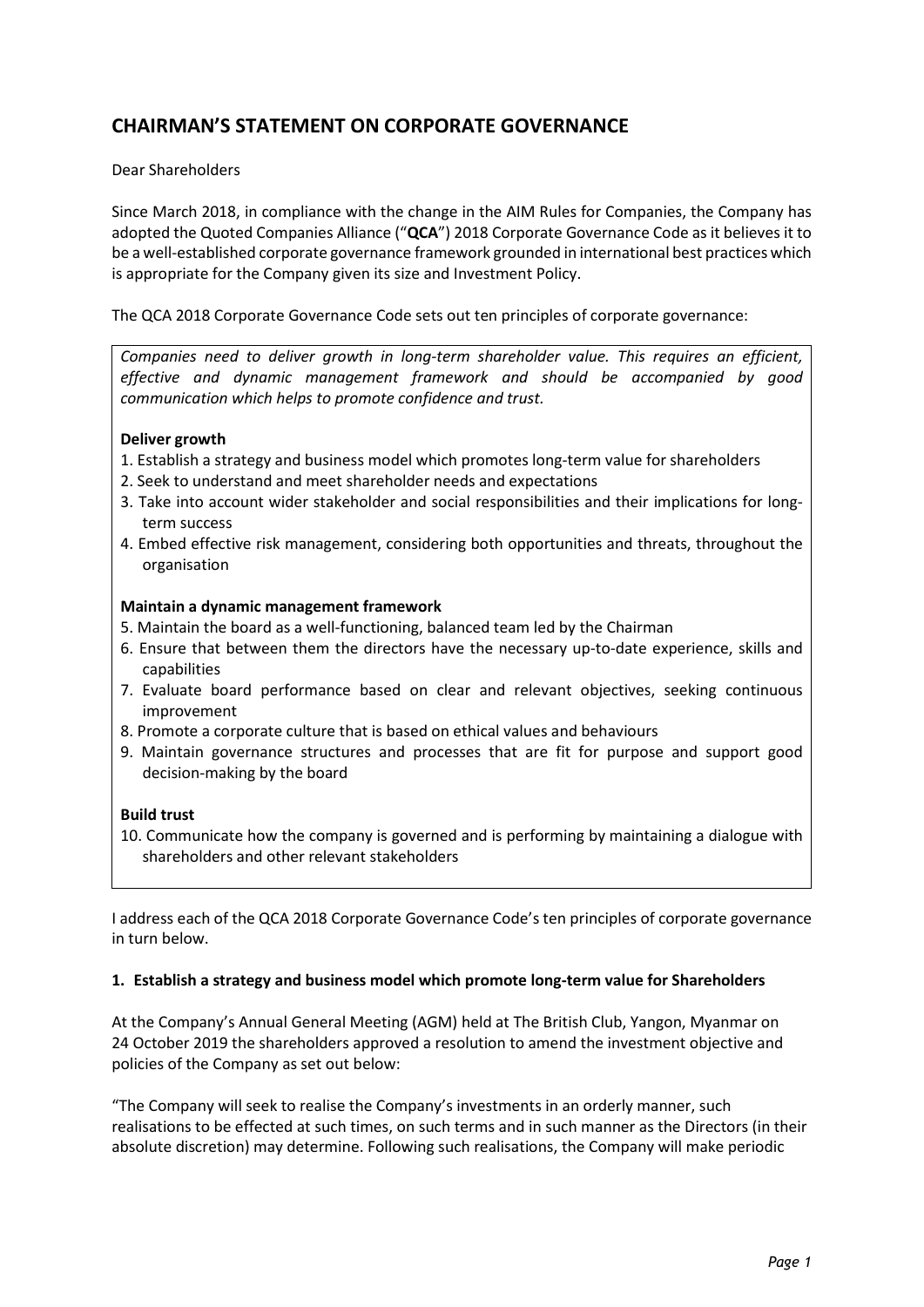returns of surplus capital to Shareholders on such terms and in such manner as the Directors (in their absolute discretion) may determine.

The Company shall not make any new investments in projects to which it is not already committed. However, this will not preclude the Directors (in their absolute discretion) from: (a) authorising the expenditure of such capital as is necessary to: (i) complete arrangements pertaining to the Company's existing investments; or (ii) carry out any activities that the Directors (in their absolute discretion) deem appropriate to ensure the sale ability of any existing investment; or (b) entering into any contract or other arrangement with any third party to realise all or any part of the Company's existing investments.

Following the disposal of all of the Company's existing investments, the Directors intend to put a winding up proposal to the Shareholders."

The Company's strategy until 24 October 2019 was to establish a business development and investment platform that seeks to make sensible investments in Myanmar, to capitalise on the growth opportunities there.

In essence the Company was seeking to make capital gains and/or derive income from investments in Myanmar.

# 2. Seek to understand and meet shareholder needs and expectations

The Company was established for a very specific purpose and this purpose has been clearly communicated to potential shareholders, initially through the Admission Document, a copy of which is on the Company's website. In addition, the Company's website, in compliance with AIM Rule 26, contains a detailed description of the Company and its business.

Since Admission, the Board has sought to maintain an open dialogue with the Company's shareholders through:

- its Annual General meeting;
- the Regulatory News Service ("RNS") system of the London Stock Exchange;
- periodic mailing and press releases;
- its website myanmarinvestments.com;
- meetings with shareholders in the major financial cities in which its shareholders are based;
- the Company's investor forums which have been held in Yangon; and
- maintaining an active social media communications platform through LinkedIn (over 1,500 followers), Twitter (over 2,000 followers) and Facebook (over 5,000 followers). Due to the Shareholders' resolution on 24. October 2019, the Company has now terminated its social media presence.

In addition, the Company responds promptly to any requests for information from shareholders and potential investors, within the limits of ensuring that unpublished price sensitive information is disclosed only via the appropriate regulatory channels.

The Company believes it has been successful in maintaining an open and transparent dialogue with its shareholders, especially given its relatively small size and limited personnel.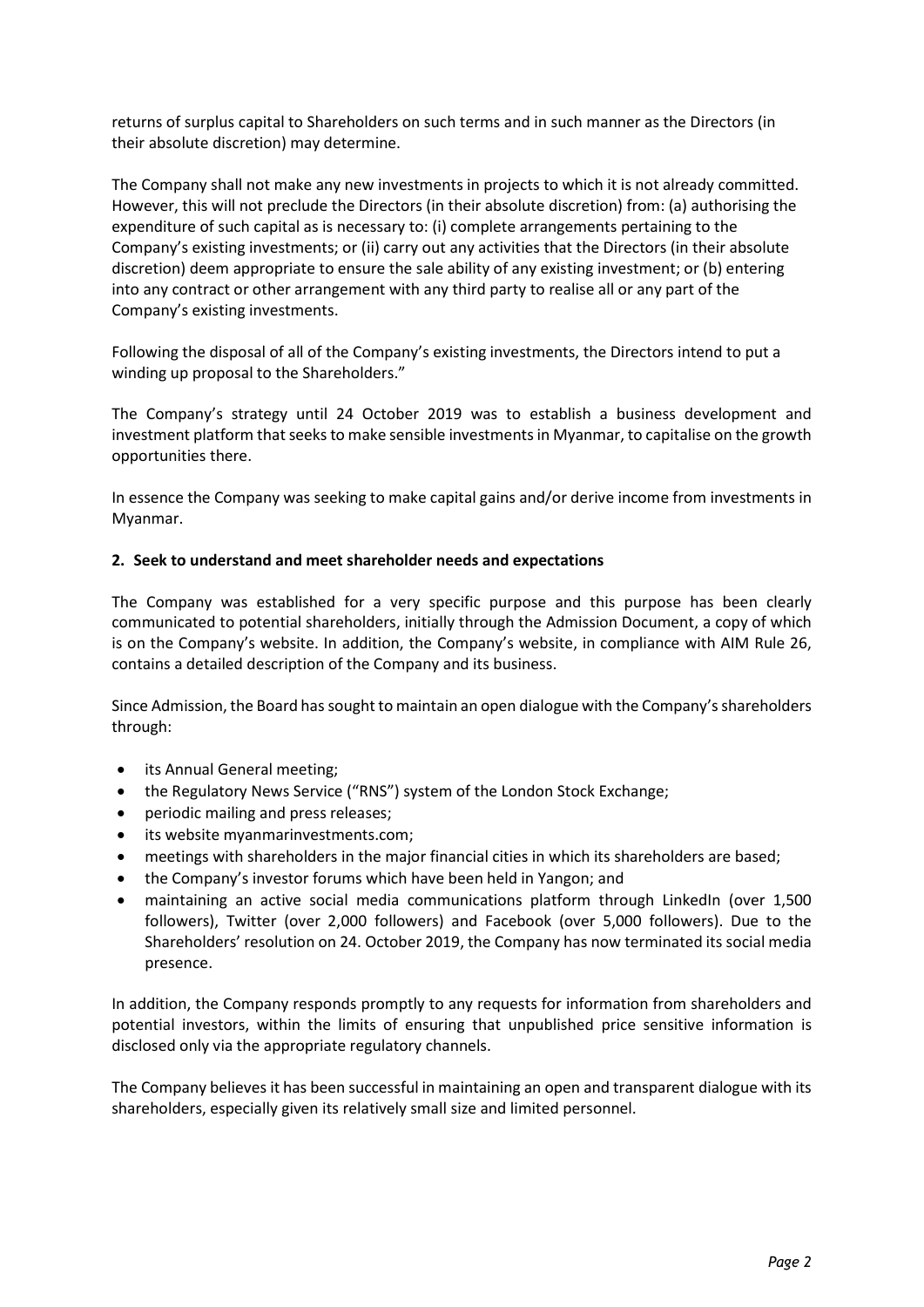In terms of communication, shareholders and potential investors can use the dedicated email address enquiries@myanmarinvestments.com or directly contact Michael Rudolf, the CFO on michaelrudolf@myanmarinvestments.com.

or

| Henrik Bodenstab (Chairman)    | henrik@bodenstab.de              |
|--------------------------------|----------------------------------|
| Aung Htun (Deputy Chairman)    | aunghtun@myanmarinvestments.com  |
| Nick Paris (Managing Director) | nickparis@myanmarinvestments.com |

# 3. Take into account wider stakeholder and social responsibilities and their implications for longterm success

The Board sought to take into account the views of other stakeholders, other than the shareholders, in the execution of the Company's Investment Policy.

Other stakeholders that the Board sought to engage with include:

- Employees the Company sought to provide a rewarding career for its staff in a caring and encouraging environment that enables each individual to maximise their potential. As illustrations of this, but by no means an exhaustive summary:
	- o the Company provided extensive training for its staff, including on the job training that was supplemented by more formal training courses that are run in-house or by external trainers, including on-line training schemes;
	- o the Company considered itself to be 'gender blind' in its approach to its employees: it did not take gender into account when recruiting, promoting, training or remunerating its employees. There has never been an instance of a gender pay gap in its remuneration of its staff; and
	- o all new joiners were required to confirm they are familiar with the Employee Handbook, including the sections on:
		- non-discrimination ("employees are not to engage in any practice or behaviour which discriminates against another person on the grounds of their age, sex, race, religion or physical attributes. Similarly, the Company will not tolerate aggressive or bullying behaviour within the workplace"); and
		- ethics, including understanding the Company's policy on bribery, confidentiality and its Share Dealing Code.
- Partners the Company sought to be a reliable and supportive business partner to each of its coinvestors, looking to add value wherever possible and to work together to maximise the value of each business. In this context 'value' may not just be financial value but also the value that the businesses bring to their own employees, sub-contractors, customers and local communities. For example, working with our joint venture partners to ensure that the lending practices of MFIL adhere to the highest ethical standards, or working with Apollo Towers (now known as AP Towers) to ensure that child labour is not used by any of its sub-contractors.
- Community the Company's two investments all have significant positive benefits for the communities in which they operate:
	- o AP Towers provides essential infrastructure on which the country's telecommunication network depends. Myanmar people can now readily communicate and access information and this not only brings education and enrichment to their lives but also supports their and the country's economic advancement;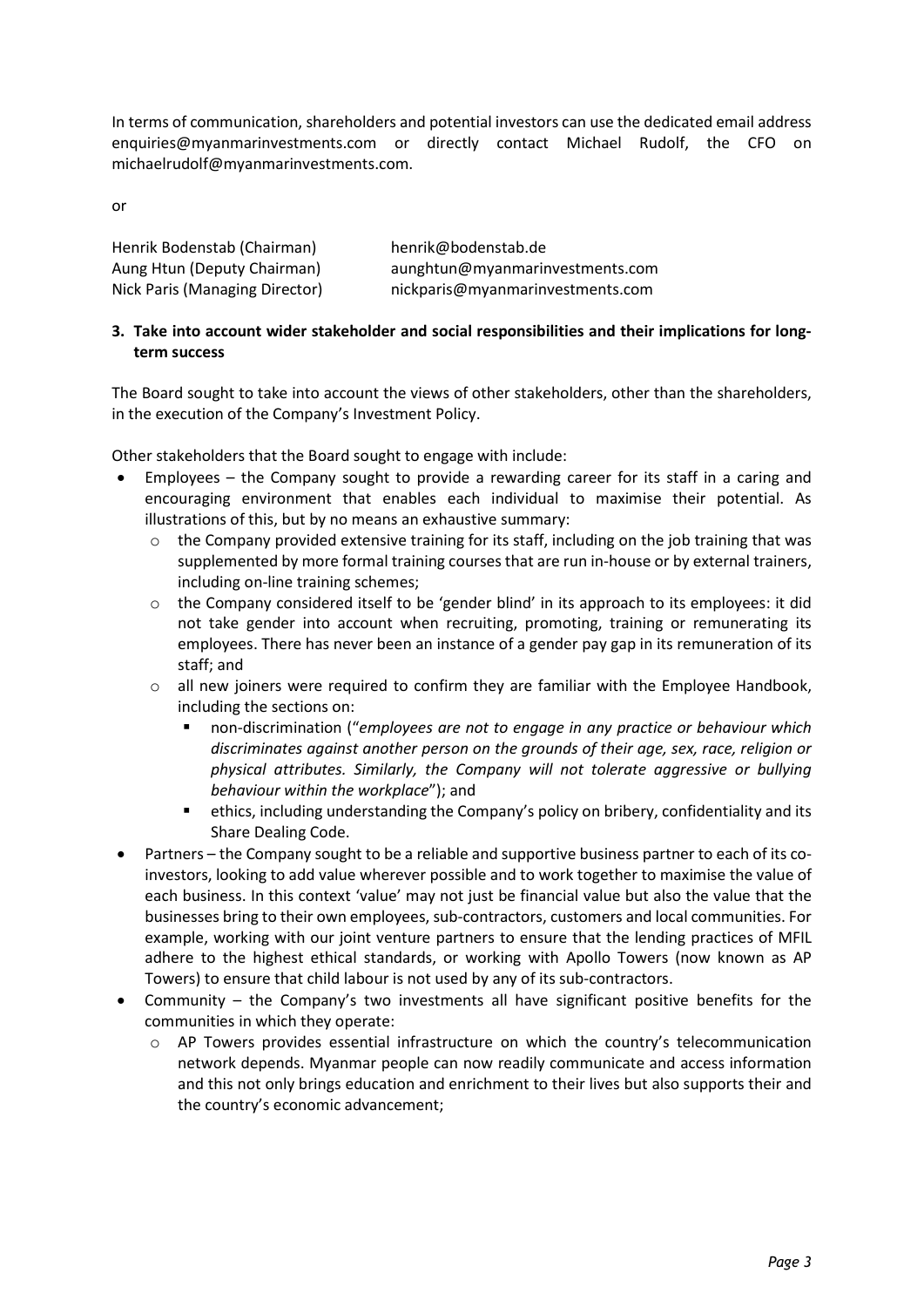- $\circ$  MFIL provides much needed access to financing for people wishing to start and develop their simple micro-businesses. This is an area that Myanmar, like many emerging economies, desperately needs (the Company is in the process of selling this investment); and
- Society where appropriate the Company has supported local charitable causes. During the devastating floods of 2015 it donated to the Red Cross to assist in its effort in alleviating the damage done by the storms. Our 2018 calendar featured a different local charity each month. The Company made a modest donation to each and provided the contact details so that others might be able to also support them if they felt so moved.

# 4. Embed effective risk management, considering both opportunities and threats, throughout the organisation

The Board is responsible for managing the risks inherent in the Company's strategy and the implementation of that strategy.

To ensure that appropriate resources are focussed on the key risk areas the Board maintains the Audit Committee whose members comprise of independent Directors.

#### Audit Committee

During the financial period under review the following served on the Audit Committee: Henrik Bodenstab and Rudolf Gildemeister (who became Chairman from 18 August 2020).

During the period under review there were three meetings of the Audit Committee and all members of the committee attended all of the meetings.

The Audit Committee has responsibility for, amongst other things, the planning and review of the Company's annual report and accounts and half-yearly reports and the involvement of the Company's auditors in that process. The Audit Committee also has oversight of the Company's cash flow projections. The committee focuses in particular on compliance with legal requirements, accounting standards and on ensuring that an effective system of internal financial control is maintained over the Group's underlying assets and liabilities as well as the books and records. The ultimate responsibility for reviewing and approval of the annual report and accounts and the half-yearly reports remains with the Board.

The Audit Committee also advises the Board on the appointment of the external Auditors, reviews their fees and the audit plan. It approves the external Auditors' terms of engagement, their remuneration and any non-audit work.

The Audit Committee also meets the Group's auditors and reviews reports from the Auditors relating to accounts and internal control systems. The Audit Committee meets with the Auditors as and when the Audit Committee requires and, in conformity with good practice, meets the Auditors without the presence of the executive directors.

Auditor objectivity and independence is safeguarded through limiting non-audit services to tax work.

# Share Dealing

The Company has adopted a share dealing code to comply with the EU Market Abuse Regulation ("MAR") that is consistent with the obligations set out in Rule 21 of the AIM Rules for Companies relating to directors' dealings in ordinary shares and warrants. The revised share dealing code was approved by the Board on 3 July 2016. The Company takes all reasonable steps to ensure compliance by the Directors and the Group's applicable employees.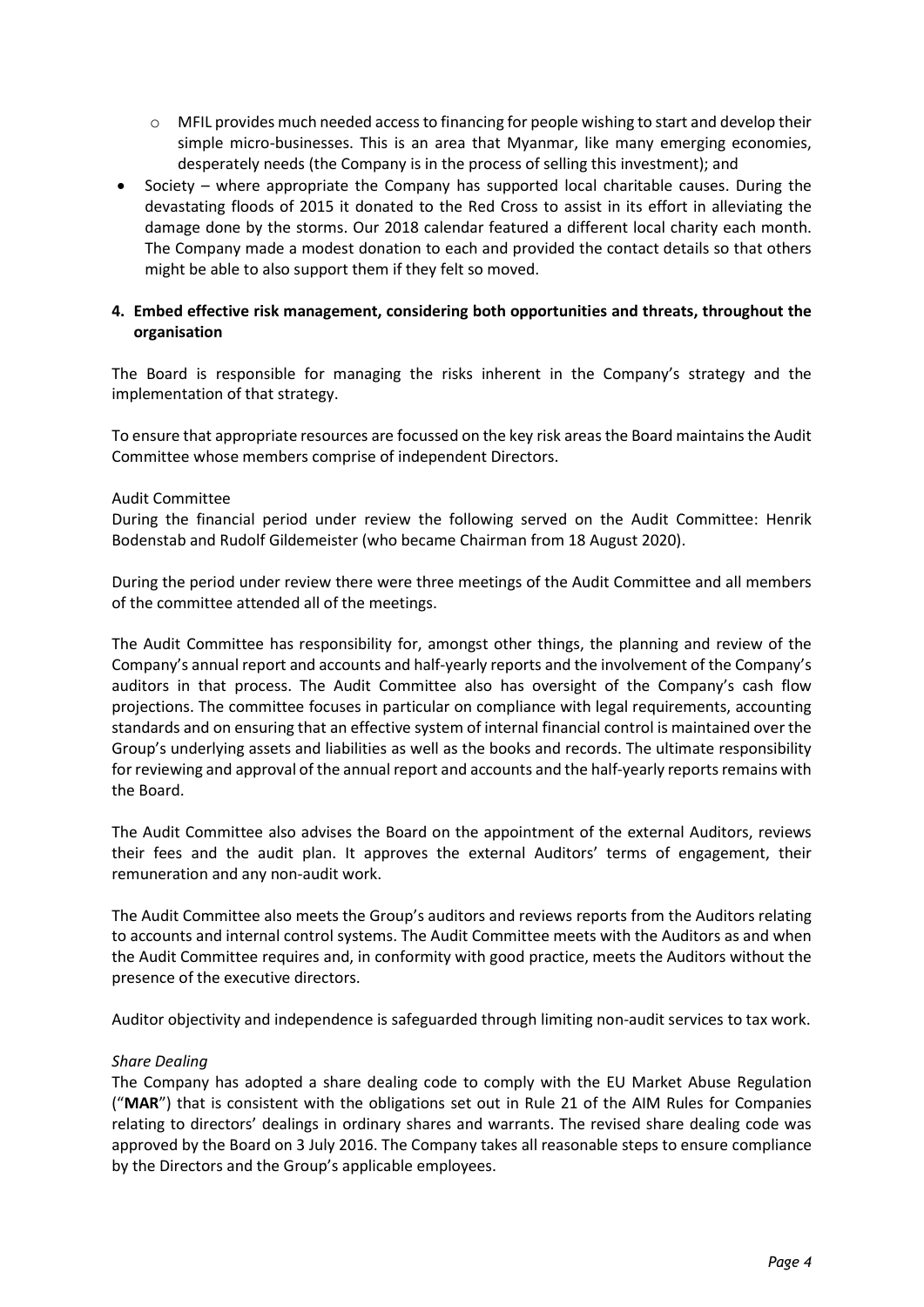#### The Takeover Code

As the Company was incorporated in the BVI, it is not treated as being resident in the UK, the Channel Islands or the Isle of Man by the UK Panel on Takeovers and Mergers and therefore it is not subject to the UK Takeover Code. However, the Company has incorporated certain provisions into its articles of association which are broadly similar to those of Rules 4, 5, 6 and 9 of the Takeover Code. It should however be noted that, as the Takeover Panel will have no role in the interpretation of these provisions, shareholders will not necessarily be afforded the same level of protection as is available to a company subject to the Takeover Code which now has the effect of law for those companies within its jurisdiction. Additionally, the Directors have the right to waive the application of these provisions.

# Financial Action Task Force ("FATF")

The Company's operations manual is drafted to ensure the policies and procedures associated with its operations and investments are compliant with FATF requirements.

On 24 June 2016, Myanmar was recognised by the FATF as having made significant progress in addressing its strategic anti-money laundering/counter terrorist financing deficiencies earlier identified by the FATF and included in its action plan. As a result, Myanmar was no longer subject to monitoring by the FATF.

In September 2018, Myanmar completed its MER (mutual evaluation report). Since then, Myanmar has proactively made progress on a number of its MER recommended actions to improve technical compliance and effectiveness.

On 21 February 2020, the FATF put Myanmar on its list of jurisdictions under increased monitoring (grey list). Myanmar made a high-level political commitment to work with the FATF and APG to strengthen the effectiveness of its AML/CFT regime.

The Asia/Pacific Group on Money Laundering ("APG") issued a  $2^{nd}$  follow-up report (reporting date 1 May 2021). According to this report Myanmar has made some good progress to address the deficiencies identified in the MER. However, moderate deficiencies remain. Myanmar will remain in enhanced (expedited) follow-up and will continue to report back to the APG on progress to strengthen its implementation of AML/CFT measures. Myanmar's next progress report is due 1 February 2022.

#### 5. Maintain the Board as a well-functioning, balanced team led by the Chairman

The Board seeks to ensure that it is comprised of a well-balanced mix of professionals whose individual skill sets and extensive experiences complement each other to ensure that the Board has the requisite resources to enable the Company to achieve its strategic goals. If resources permitted, the Board would consider the inclusion of other members with diverse backgrounds to provide a broader range of skill sets, perspectives and experiences.

The Board is responsible for setting Company strategy and then ensuring that the Company has the requisite wherewithal to achieve that strategy.

Out of a total of four directors, the Board comprises of one executive director (Nick Paris as the Managing Director), one non-executive non-independent director (Aung Htun) and two non-executive independent directors (Henrik Bodenstab and Rudolf Gildemeister). There is a clear separation of the roles of the Managing Director and the Chairman.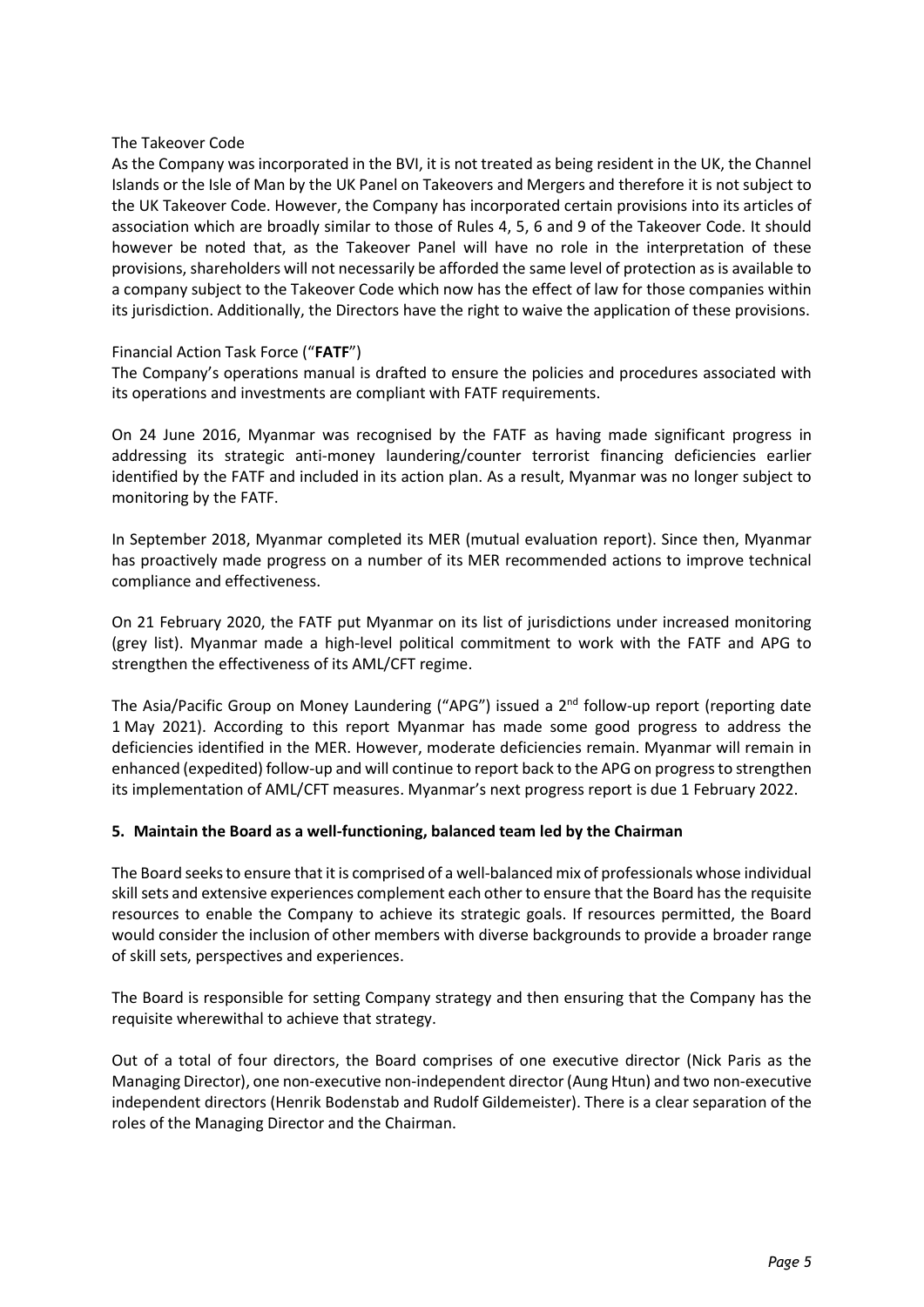The Board meets regularly and is provided with timely updates and information from the Executive Director. As and when there are urgent commercial or other corporate matters, Board meetings are convened to seek guidance from the Board or to elicit a decision. All Directors are expected to act in good faith and to act in the interests of the Company.

The Chairman oversees the agenda for all Board meetings liaising closely with the executive and nonexecutive directors. The same applies for the meetings of the various committees outlined below and their respective chairmen. The Chairman is specifically responsible for the Chairman's Report and the Chairman's Statement on Corporate Governance in the Annual Report, and answerable to the shareholders on behalf of the Board for them. The Chairman is ultimately responsible to shareholders for the ethos, and oversight of good practice, of the executive management.

The Board was supported by the Investment Committee, the Audit Committee, the Remuneration Committee and the Nomination and Corporate Governance Committee until 10 November 2020 when all bar the Audit Committee were dissolved by the Board in order to streamline operations. Since Admission, these committees had been established with clear terms of reference and they regularly reviewed matters within their purview.

The Directors have access to the Company's nominated adviser ("Nomad"), broker, legal advisers, auditor, company secretary and, should it prove necessary in the furtherance of their duties, to independent professional advice at the expense of the Group.

Unless there is an unexpected event, Board and committee meetings are scheduled well in advance at a time and place that will enable the Directors to participate. All members of the Board are expected to attend each Board meeting and to arrange their schedules accordingly, although non-attendance is occasionally unavoidable.

An agenda and supporting papers are circulated to the Board and the relevant committees well in advance of the meeting. Directors may request any agenda items be added that they consider appropriate for Board discussion. Additionally, each Director is required to inform the Board of any potential or actual conflicts of interest prior to Board discussion.

Directors' and Officers' liability insurance cover is maintained by the Company on behalf of the Directors.

Number of meetings and Directors' attendance During the year under review there were three appropriately timed meetings of the Audit Committee.

During the year under review there was one meeting of the Investment Committee (members were: Henrik Bodenstab (Chairman), Aung Htun and Rudolf Gildemeister) until it was dissolved on 10 November 2020.

During the year under review there were in total seven Board meetings; two of these Board meetings dealt with the tasks of the Investment Committee, there were no Board meetings that dealt with the tasks of the Remuneration Committee and the Nomination and Corporate Governance Committee ("NCGC") as there were no issues to be discussed.

All the members of the Audit Committee and all Board members attended all of their respective meetings except for one Board meeting that was missed by Rudolf Gildemeister.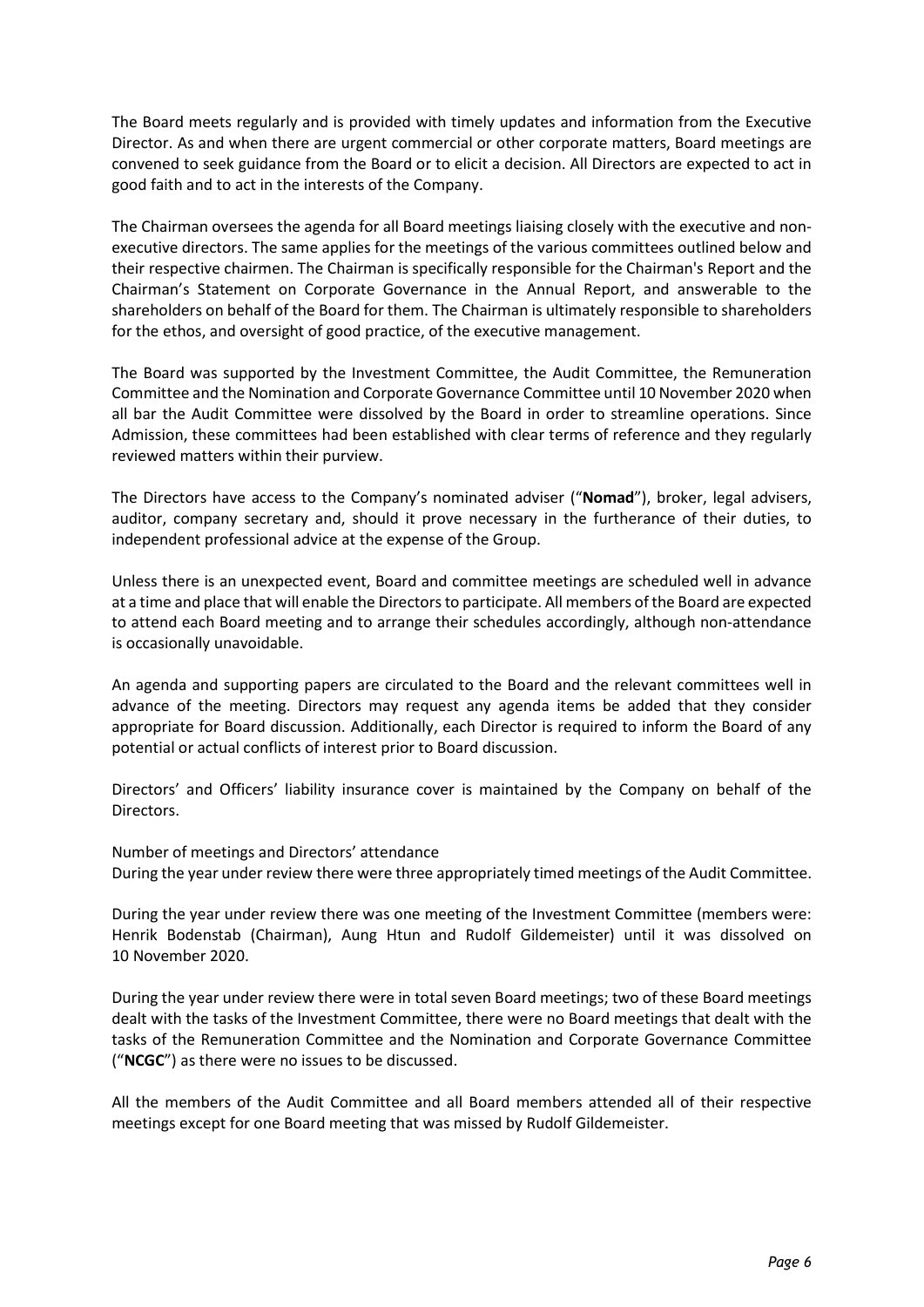# 6. Ensure that between them the Directors have the necessary up-to-date experience, skills and capabilities

The following is a summary of the relevant experiences, skills and personal qualities and capabilities that each director brings to the Board. It should be read in conjunction with their biographies above.

#### Maung Aung Htun, Non-Independent Deputy Chairman

Mr Htun has worked in Thailand for over 30 years during which time he founded, and was Managing Director of, Seamico Securities, a leading investment banking and broking company which went public in 1995. He has also led, or is an investment committee member of, various Thai focussed private equity investment operations which have exposed him to a variety of industrial sectors. In these roles he has built up a wide network of senior corporate executives, entrepreneurs and investor contacts, many of which have shown interest in Myanmar.

Mr Htun has a long experience of involvement in governance and management of publicly listed companies. In addition to Seamico Securities, he founded and was on the board of Siam Selective Growth Trust Plc. (a London Stock exchange listed investment trust managed by Seamico) and has sat on the boards of various Stock Exchange of Thailand listed companies as a non-executive director as well as an audit committee member.

In addition to commercial interests in Myanmar he has been appointed by Myanmar's State Counsellor to the committee to review the restructuring of the Yangon Electricity Supply Company.

Through these various roles Aung Htun brings financial, governance, management and investment experience as well as a wide network of relationships in both Myanmar and Thailand which is a key investor in, and trading partner of, Myanmar.

He attends seminars and training courses in both Bangkok and Yangon on pertinent subjects.

#### Henrik Onne Bodenstab, Independent Non-Executive Chairman

Mr Bodenstab has over 25 years of relevant professional experiences which he brings to the Company in his role as an Independent Non-executive Director and Chairman of the Board.

During his tenure at the Boston Consulting Group Mr Bodenstab had extensive engagements in various industries, which covered broad strategic, as well as operational challenges. This allowed him to gain very relevant experiences in effectively and systematically approaching new industries and companies.

After his time as a consultant Mr Bodenstab worked in executive operational roles both in companies he founded as well as larger established entities. During this time Mr Bodenstab gained expertise in many of the industries that Myanmar Investments is actively engaged in. He also worked extensively throughout Asia gaining first-hand experiences of the challenges and opportunities of newly developing markets.

Since 2014 Mr Bodenstab has been a partner in a private equity company. He has had extensive experience both of executing a number of investments for the funds it manages and of being engaged in multiple processes on the buy and sell side. This has equipped Mr Bodenstab to provide in-depth advice on the due-diligence processes, financing and funding rounds, development of investments to maximise returns for shareholders, as well as the development of corporate governance protocols appropriate for an institutional investor.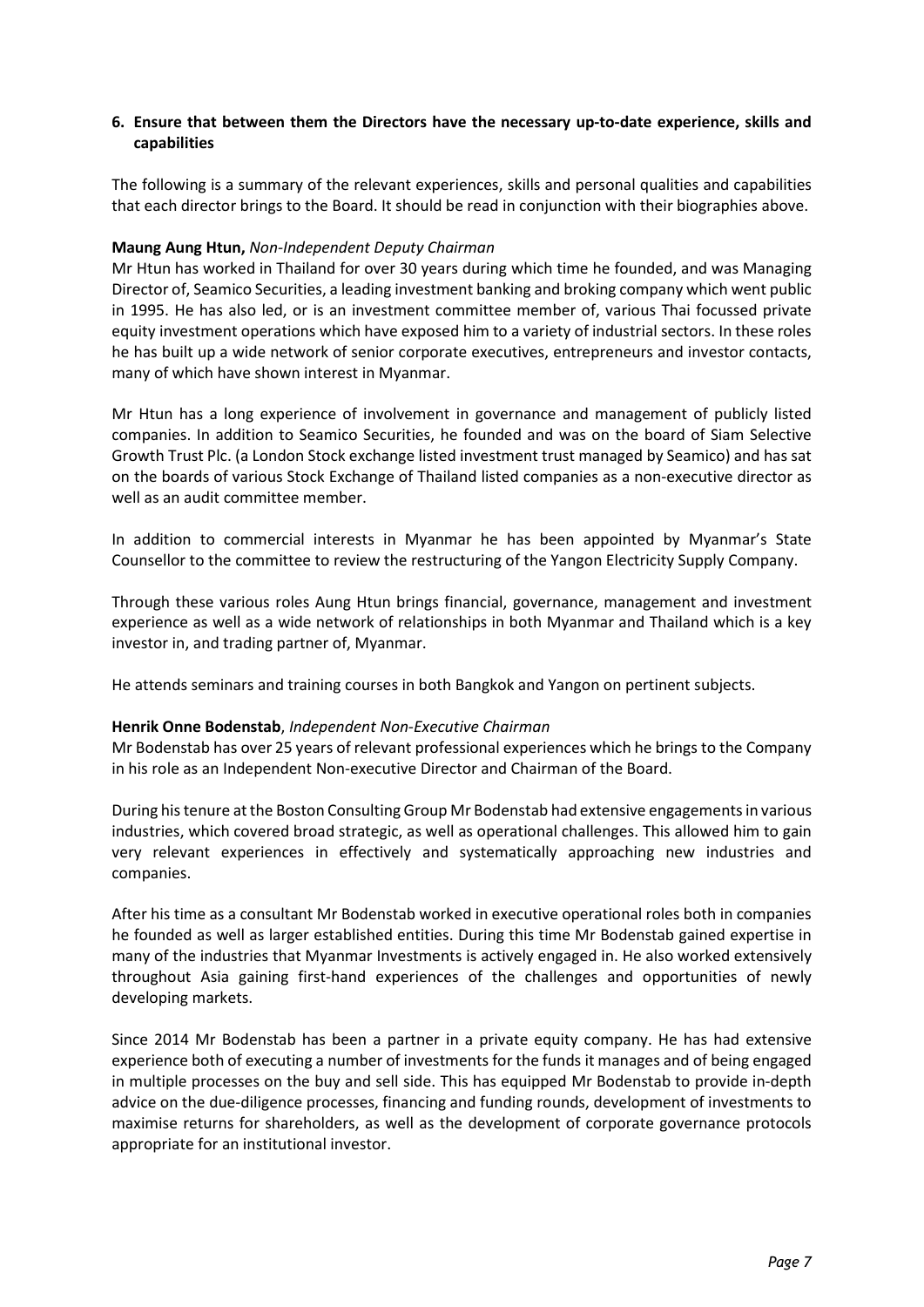Overall Mr Bodenstab brings many years of expertise in strategic, operational and financial matters which are of great benefit to the Company.

After Mr Knight's retirement as a Director and Chairman on 18 August 2020 the Board of Directors elected Mr Bodenstab to be the new Chairman of the Company.

#### Rudolf Gildemeister, Independent Non-executive Director

Mr Gildemeister was appointed to the Board of Directors on 1 November 2019 and is co-founder and Managing Partner of All Myanmar Advisors, a Myanmar focused corporate finance and strategy advisory boutique.

He has over 20 years' leadership experience in successfully building, growing and restructuring businesses across industries, mostly in Asia. Before working in Myanmar, he was Managing Director and Asia-Pacific lead of CS Solution Partners for Credit Suisse, based in Hong Kong. He started his career at Nestlé where he held various brand management and business development functions in Hong Kong and South-East Asia, which included establishing Nestlé's sales and marketing activities in Myanmar.

Mr Gildemeister is on the Harvard Business School Global Advisory Board and a Director of several private companies in Hong Kong and Myanmar. He holds a BSc in Economics from Bristol University and an MBA from the Harvard Business School.

#### Nicholas John Paris, Managing Director

Mr Paris has specialised in the launch and ongoing trading of closed end Investment funds since he joined Baring Securities in 1994 and throughout his career on the sell-side and the buy-side of the investment markets and he has had a particular focus on funds that were invested in Asia. Also, throughout his career he has focussed on the corporate governance rights of shareholders in closed end funds and both of these skill sets are of relevance to the Company and its shareholders as it navigates the winding down of its portfolio and ultimately of the Company.

In addition, he was a Portfolio Manager within the LIM Advisors Group one of whose clients is a substantial shareholder in the Company having invested at the Company's launch and which is also a co-investor in AP Towers through its shareholding in the Company's subsidiary, MIL4.

Mr Paris is also a Chartered Accountant in England and Wales and a Chartered Alternative Investment Analyst and is able to apply the skills and knowledge gained from these qualifications for the benefit of the Company.

Mr Paris changed his role from Non-independent Non-executive Director to become the Managing Director of the Company on 1 November 2019.

Collectively the Board believes it has the necessary skill sets to discharge its responsibilities.

The Board draws on specialist legal advice in the UK, Singapore and Myanmar if the need arises and can bring in specialist due diligence advisers when assessing the risks inherent in a given investment situation. These might cover commercial, financial or legal due diligence as well as seeking advice on such matters as insurance or IT aspects.

The Remuneration Committee (until 10 November 2020) has retained the services of external advisers to assist it in the formulation of compensation arrangements for the Executive Directors.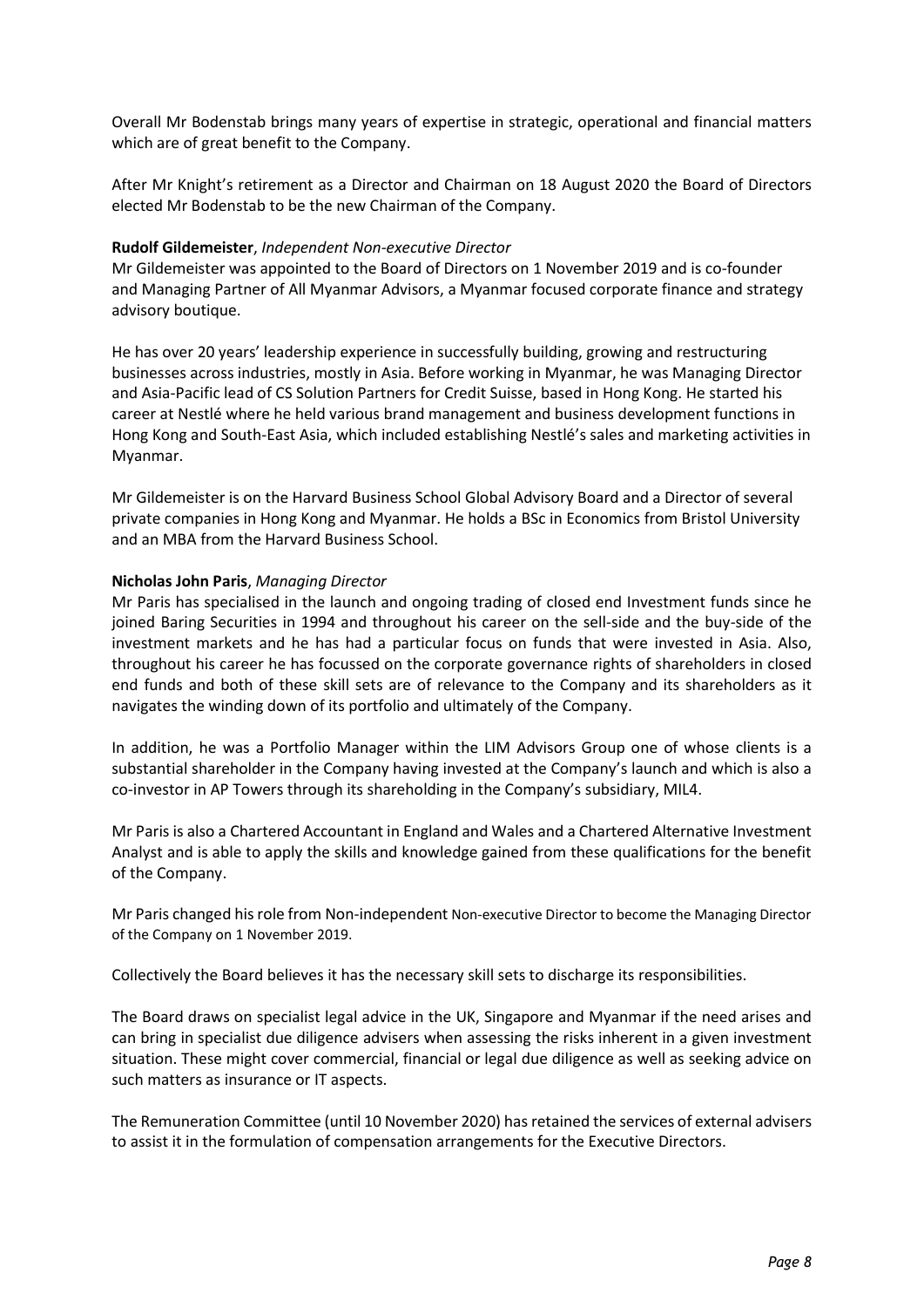The NCGC (until 10 November 2020) has retained the services of external advisers to assist it in establishing protocols to ensure that the Company's business is conducted so as to comply with the FATF requirements.

# 7. Evaluate board performance based on clear and relevant objectives, seeking continuous improvement

Since Admission, the Board has sought to ensure that the Board itself was "fit for purpose" and at the same time has adhered to a level of corporate governance appropriate for a London-listed company operating in an emerging economy.

Nomination and Corporate Governance Committee

As a consequence of the fact that the Board consists of only four Directors after the retirement of William Knight, who left the Board on 18 August 2020, the Board decided on 10 November 2020 to dissolve this committee. The Board of Directors is now directly responsible for ensuring the Company's compliance with the AIM Rules for Companies as well as other relevant corporate governance standards.

The Chairman of the Board has affirmed that the Board is adequately staffed to discharge its duties and the Committee Chairman of the Audit Committee had confirmed that his committee is adequately staffed to discharge its duties.

When considering the appointment and reappointment of Directors, the Board considers whether the Board and the Audit Committee have the appropriate balance of skills, experience, independence, knowledge and diversity to enable them to discharge their respective duties and responsibilities effectively.

The Board also determines, on an annual basis, the independence of each of both independent Directors. This requires a statement by each Director to affirm that there are no situations that could compromise their independence. Each other director then also has to affirm that they believe that Director to be independent. The process is done for both independent directors. To date both independent directors have been affirmed as being independent.

Shareholders vote on the re-appointment of at least one Director at each Annual General Meeting, with every Director's appointment being voted on by shareholders every three years.

The Board has direct access to the Company's Nomad and, in conformity with good practice, nonexecutive members of the Board had the ability to meet with the Nomad without the presence of the executive directors during the year under review.

The Board has direct access to the Company's statutory auditor and, in conformity with good practice, the members of the Audit Committee have the ability to meet with the statutory auditor without the presence of the executive directors.

#### 8. Promote a corporate culture that is based on ethical values and behaviours

The Company's corporate culture is a blend of its vision, its values, its people and its practices.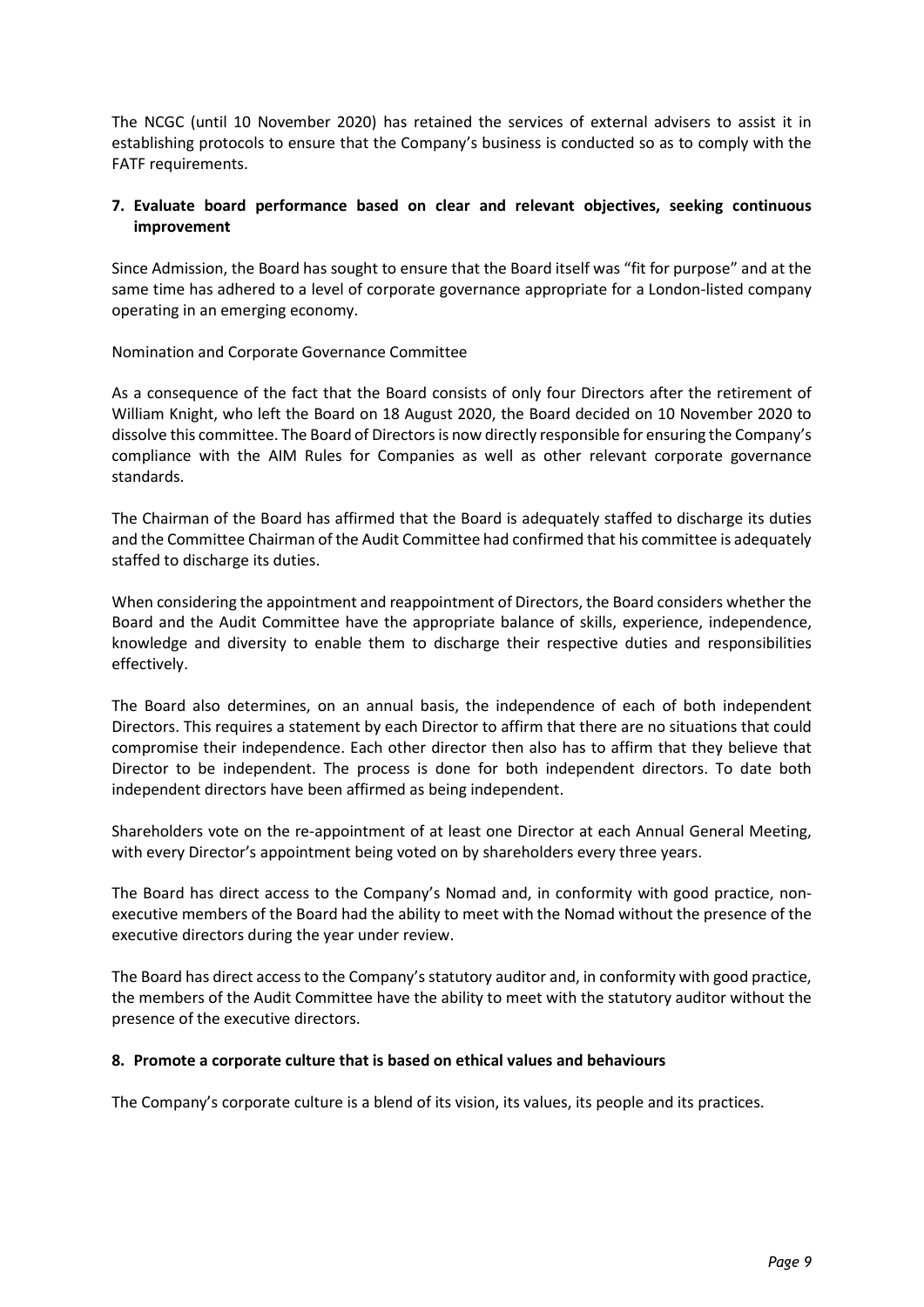Our vision was to build a diversified but focused stable of businesses that will benefit from Myanmar's emergence.

Our values are established by the Board and in particular the Executive Director. These are conveyed to our staff and other the stakeholders through our business practices.

As noted above, the Company sets great store by ensuring that not only are its own operations conducted ethically but also the businesses of its investee companies must be run on similar lines.

In this regard the evaluation of both our staff and our investee companies includes an assessment of ethical behaviour. Any new investment opportunity was subject to our own proprietary "Business Integrity" assessment before we proceeded with it.

The Board ensures that during the year it interacts with all of our staff and all of our business partners to ensure that there is a consistency in their feedback on the values and corporate culture that we aspire to.

# 9. Maintain governance structures and processes that are fit for purpose and support good decision-making by the Board

The Board is responsible for managing the Company in pursuing its clearly stated divestment strategy.

The day-to-day running of the Company is the responsibility of the Executive Director who is well versed in managing investments of the type done by the Company as well as the responsibilities of a listed company.

The Managing Director in particular is responsible for the overall control and management of the Group, the development and implementation of the Group's investing and business strategies, for managing the Group's investments and management of shareholder relations.

He is also responsible for the overall control and management of the finance and accounting functions of the Group, including the development of adequate internal controls, the maintenance of the Group's HR and IT systems, and for compliance with the Company's obligations as a BVI company and an AIM listed company. He is supported regarding these tasks by the CFO.

As a consequence of the fact that the Board consists of only four Directors after the retirement of William Knight, who left the Board on 18 August 2020, the Board decided on 10 November 2020 to dissolve the Investment, Remuneration and the Nomination and Corporate Governance Committee and to take over their tasks. The Board has kept the Audit Committee as a separate sub-committee and the work of the Audit Committee is described in Section 4 above.

Remuneration Committee

The committee was dissolved on 10 November 2020.

The Remuneration Committee was responsible for establishing a formal and transparent procedure for developing policy on executive remuneration and to set the remuneration packages of individual Directors. This included agreeing with the Board the framework for remuneration of the Managing Director and such other members of the executive management of the Company as it is designated to consider. This included the administration of the Share Option Plan and the Carried Interest Plan and the allocation of the benefits from those schemes amongst the Board and management team. It was